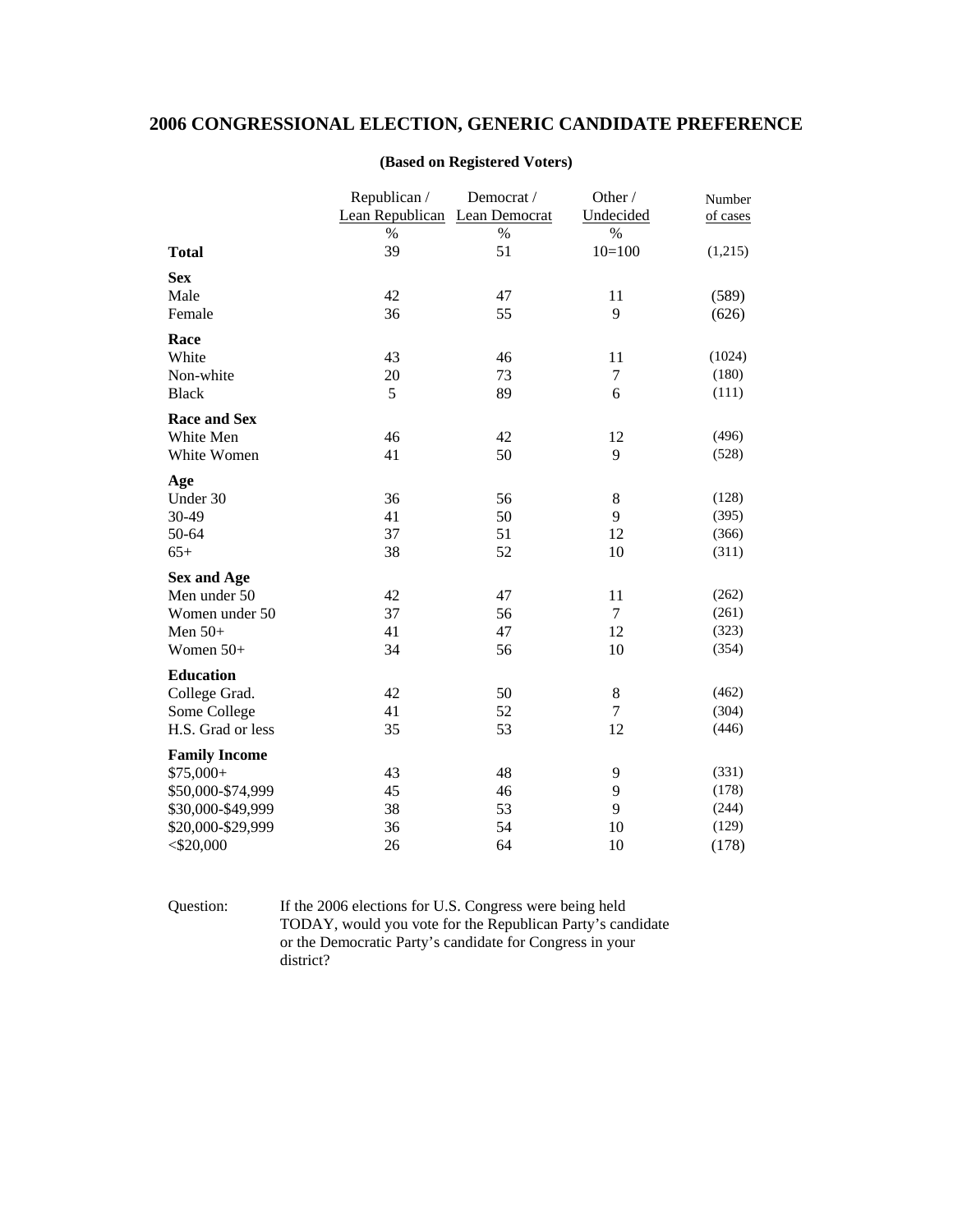|                              | Republican /                  | Democrat / | Other /        | Number   |
|------------------------------|-------------------------------|------------|----------------|----------|
|                              | Lean Republican Lean Democrat |            | Undecided      | of cases |
|                              | $\%$                          | $\%$       | $\%$           |          |
| <b>Total</b>                 | 39                            | 51         | $10=100$       | (1,215)  |
| <b>Region</b>                |                               |            |                |          |
| Northeast                    | 33                            | 55         | 12             | (219)    |
| Midwest                      | 40                            | 51         | 9              | (290)    |
| South                        | 43                            | 49         | 8              | (438)    |
| West                         | 36                            | 53         | 11             | (268)    |
| <b>Religious Affiliation</b> |                               |            |                |          |
| <b>Total Protestant</b>      | 43                            | 49         | $\,8$          | (702)    |
| - White Evangelical          | 58                            | 35         | $\overline{7}$ | (289)    |
| - White Non-Evangelical      | 40                            | 49         | 11             | (297)    |
| - Black Protestant           | 5                             | 91         | $\overline{4}$ | (88)     |
| <b>Total Catholic</b>        | 41                            | 47         | 12             | (293)    |
| - White Non-Hispanic         | 43                            | 45         | 12             | (239)    |
| Secular                      | 20                            | 67         | 13             | (127)    |
| <b>Party ID</b>              |                               |            |                |          |
| Republican                   | 92                            | 5          | $\mathfrak{Z}$ | (385)    |
| Democrat                     | $\overline{2}$                | 96         | $\overline{2}$ | (421)    |
| Independent                  | 32                            | 47         | 21             | (354)    |
| <b>Party and Ideology</b>    |                               |            |                |          |
| Conservative Republican      | 94                            | 4          | $\mathfrak 2$  | (271)    |
| Moderate/Liberal Rep.        | 86                            | 10         | $\overline{4}$ | (110)    |
| Conservative/Mod. Dem.       | $\mathfrak{Z}$                | 94         | $\mathfrak{Z}$ | (257)    |
| Liberal Democrat             | $\mathbf{1}$                  | 98         | $\mathbf{1}$   | (144)    |
| <b>Presidential Approval</b> |                               |            |                |          |
| Approve                      | 81                            | 12         | 7              | (456)    |
| Disapprove                   | 11                            | 80         | 9              | (658)    |
| Use of Force in Iraq         |                               |            |                |          |
| <b>Right Decision</b>        | 66                            | 25         | 9              | (587)    |
| <b>Wrong Decision</b>        | 11                            | 80         | 9              | (558)    |
|                              |                               |            |                |          |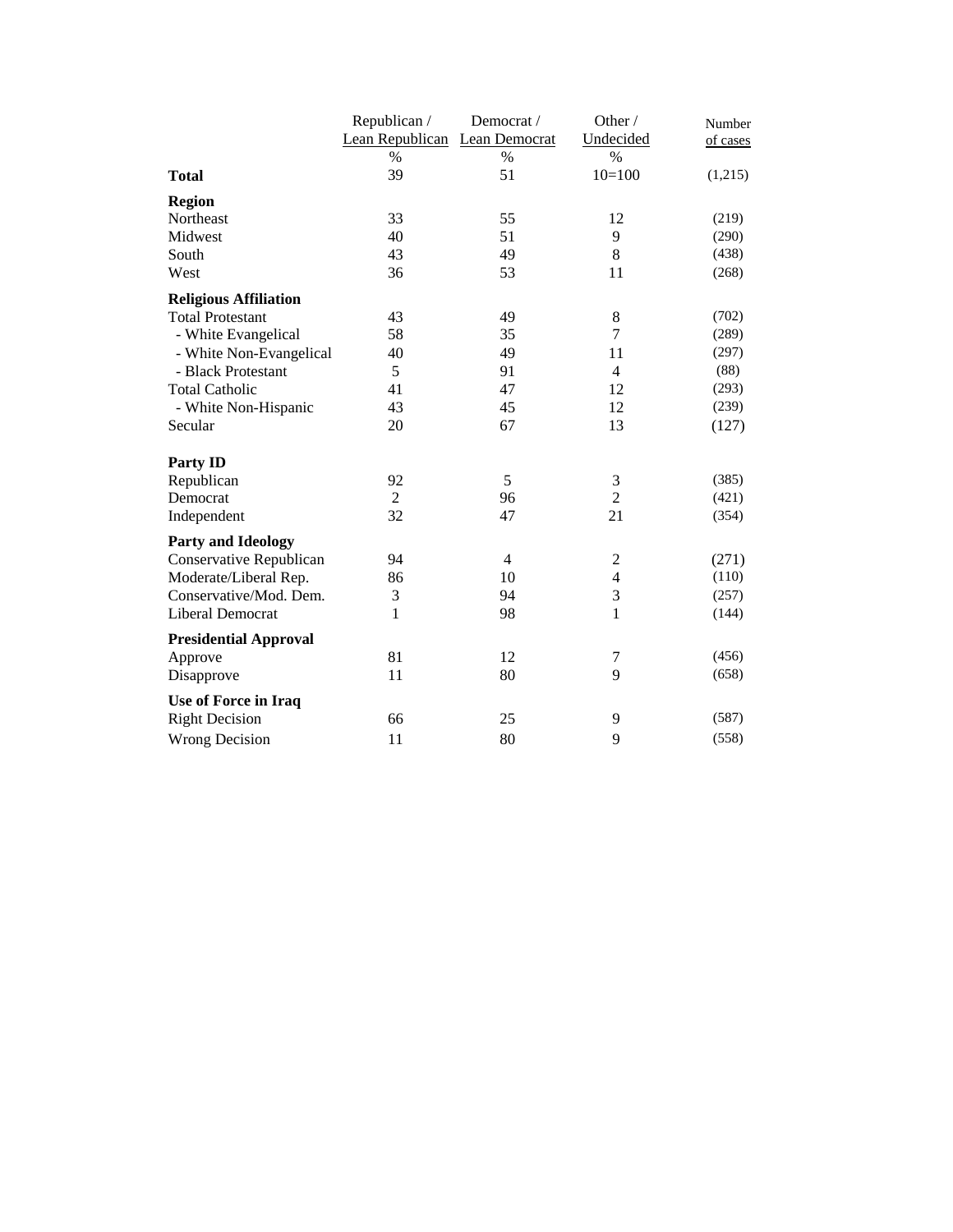## **MOST IMPORTANT ISSUES**

|                              | r erecht saytus<br><i>tree toopee to</i><br>rei y miportani<br><i>to mem personance</i><br>Health<br>Social<br>Terrorism/ |        |        |          |             |          |              |        |
|------------------------------|---------------------------------------------------------------------------------------------------------------------------|--------|--------|----------|-------------|----------|--------------|--------|
|                              | Education Economy                                                                                                         |        | care   | Security | <b>Iraq</b> | Security | <b>Taxes</b> | Jobs   |
|                              | $\%$                                                                                                                      | $\%$   | $\%$   | $\%$     |             | $\%$     | %            | %      |
| <b>Total</b>                 | 82                                                                                                                        | 80     | 79     | 75       | 74          | 74       | 68           | 66     |
| <b>Sex</b>                   |                                                                                                                           |        |        |          |             |          |              |        |
| Male                         | 79                                                                                                                        | 80     | 73     | 72       | 74          | 70       | 68           | 62     |
| Female                       | 85                                                                                                                        | 79     | 86     | 78       | 74          | 78       | 68           | 70     |
| Age                          |                                                                                                                           |        |        |          |             |          |              |        |
| Under 50                     | 84                                                                                                                        | 81     | 81     | 71       | 72          | 74       | 68           | 64     |
| $50+$                        | 79                                                                                                                        | 79     | 78     | 80       | 78          | 73       | 69           | 69     |
| <b>Education</b>             |                                                                                                                           |        |        |          |             |          |              |        |
| College grad.                | 80                                                                                                                        | 78     | 72     | 60       | 73          | 67       | 63           | 55     |
| Some college                 | 83                                                                                                                        | 81     | 77     | 75       | 74          | 69       | 63           | 65     |
| H.S. or less                 | 84                                                                                                                        | 81     | 86     | 86       | 76          | 81       | 75           | 74     |
| <b>Family Income</b>         |                                                                                                                           |        |        |          |             |          |              |        |
| $$75,000+$                   | 74                                                                                                                        | 82     | 70     | 61       | 67          | 65       | 65           | 52     |
| \$30,000-\$74,999            | 86                                                                                                                        | 83     | 81     | 77       | 79          | 80       | 74           | 71     |
| $<$ \$30,000                 | 84                                                                                                                        | 72     | 84     | 87       | 74          | 73       | 62           | 74     |
| <b>Party ID</b>              |                                                                                                                           |        |        |          |             |          |              |        |
| Republican                   | 75                                                                                                                        | 80     | 69     | 72       | 72          | 84       | 74           | 52     |
| Democrat                     | 86                                                                                                                        | 80     | 89     | 79       | 78          | 69       | 66           | 78     |
| Independent                  | 83                                                                                                                        | 78     | 79     | 71       | 72          | 72       | 63           | 63     |
| '06 Cong. Vote               |                                                                                                                           |        |        |          |             |          |              |        |
| Rep./Lean Rep.               | 76                                                                                                                        | $80\,$ | 68     | 70       | 70          | 83       | 72           | 52     |
| Dem./Lean Dem.               | 87                                                                                                                        | 81     | 88     | 81       | 78          | 67       | 67           | 76     |
| <b>Religious Affiliation</b> |                                                                                                                           |        |        |          |             |          |              |        |
| <b>Total Protestant</b>      | 82                                                                                                                        | 77     | 78     | 75       | 74          | 76       | 66           | 66     |
| - White Evangelical          | 78                                                                                                                        | 78     | 79     | 76       | 75          | 80       | 68           | 66     |
| - White Mainline             | 82                                                                                                                        | 78     | 72     | 70       | 71          | 71       | 59           | 62     |
| <b>Total Catholic</b>        | 82                                                                                                                        | 84     | 84     | 82       | 76          | 76       | 79           | 69     |
| - White Non-Hispanic         | 82                                                                                                                        | 84     | 87     | 81       | 79          | 77       | 78           | 64     |
| <b>Religious Attendance</b>  |                                                                                                                           |        |        |          |             |          |              |        |
| Weekly or more               | 85                                                                                                                        | 80     | 80     | 78       | 77          | 81       | 68           | 70     |
| Monthly or yearly            | 86                                                                                                                        | 82     | 78     | 74       | 73          | 72       | 72           | 64     |
| Less often or never          | 73                                                                                                                        | 76     | 79     | 72       | 72          | 65       | 64           | 62     |
| Survey form - see third      | Form 1                                                                                                                    | Total  | Form 2 | Form 2   | Form $1,2$  | Form 1   | Form 2       | Form 1 |

*Percent saying the issue is "very important" to them personally*\*

page for sample size

\* Based on registered voters.

Figures in **BOLD** are significantly higher than the lowest figure in the demographic grouping. For religious affiliation, "Total Protestant" is compared only with "Total Catholic" and the three sub-groups are compared only with each other.

Question: As I name some issues that are in the news these days, please tell me how important the issue is to you personally. First, is **[INSERT ITEM, RANDOMIZE]** an issue that is very important, somewhat important, not too important, or not at all important to you?

*Continued on next page...*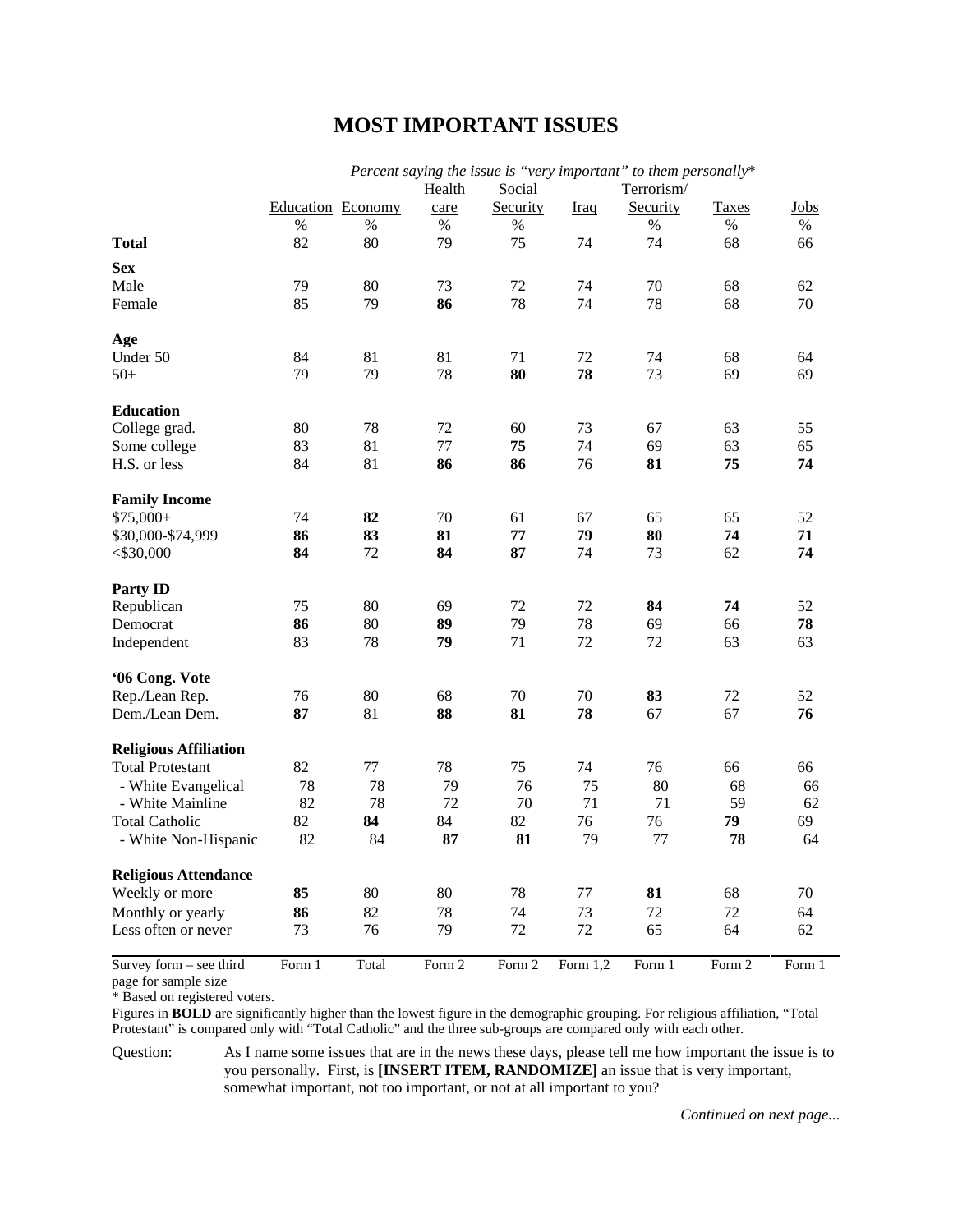## **MOST IMPORTANT ISSUES (continued)**

|                              | Percent saying the issue is "very important" to them personally* |         |               |        |                  |         |              |             |
|------------------------------|------------------------------------------------------------------|---------|---------------|--------|------------------|---------|--------------|-------------|
|                              | Energy                                                           | Immi-   | <b>Budget</b> |        | Environ. Minimum | Flag    | Gov't        | Inheritance |
|                              | Policy                                                           | gration | deficit       | policy | wage             | burning | surveillance | tax         |
|                              | $\%$                                                             | %       | $\%$          | $\%$   |                  | %       | $\%$         | $\%$        |
| <b>Total</b>                 | 64                                                               | 58      | 56            | 52     | 52               | 49      | 44           | 44          |
| <b>Sex</b>                   |                                                                  |         |               |        |                  |         |              |             |
| Male                         | 65                                                               | 58      | 50            | 52     | 44               | 48      | 46           | 45          |
| Female                       | 62                                                               | 57      | 61            | 53     | 59               | 49      | 42           | 42          |
| Age                          |                                                                  |         |               |        |                  |         |              |             |
| Under 50                     | 60                                                               | 55      | 50            | 49     | 56               | 44      | 42           | 38          |
| $50+$                        | 67                                                               | 60      | 62            | 58     | 48               | 53      | 47           | 50          |
|                              |                                                                  |         |               |        |                  |         |              |             |
| <b>Education</b>             |                                                                  |         |               |        |                  |         |              |             |
| College grad.                | 63                                                               | 49      | 52            | 48     | 33               | 28      | 39           | 34          |
| Some college                 | 66                                                               | 60      | 52            | 55     | 48               | 43      | 49           | 40          |
| H.S. or less                 | 64                                                               | 63      | 61            | 54     | 68               | 67      | 45           | 53          |
| <b>Family Income</b>         |                                                                  |         |               |        |                  |         |              |             |
| $$75,000+$                   | 62                                                               | 50      | 51            | 45     | 32               | 35      | 37           | 37          |
| \$30,000-\$74,999            | 64                                                               | 61      | 56            | 53     | 53               | 53      | 49           | 46          |
| $<$ \$30,000                 | 62                                                               | 58      | 59            | 58     | 70               | 55      | 42           | 49          |
| <b>Party ID</b>              |                                                                  |         |               |        |                  |         |              |             |
| Republican                   | 56                                                               | 64      | 47            | 30     | 36               | 60      | 33           | 54          |
| Democrat                     | 66                                                               | 52      | 62            | 64     | 67               | 44      | 52           | 37          |
| Independent                  | 67                                                               | 57      | 55            | 58     | 48               | 44      | 47           | 45          |
|                              |                                                                  |         |               |        |                  |         |              |             |
| '06 Cong. Vote               |                                                                  |         |               |        |                  |         |              |             |
| Rep./Lean Rep.               | 57                                                               | 64      | 48            | 33     | 38               | 56      | 33           | 51          |
| Dem./Lean Dem.               | 70                                                               | 52      | 63            | 65     | 64               | 43      | 55           | 38          |
| <b>Religious Affiliation</b> |                                                                  |         |               |        |                  |         |              |             |
| <b>Total Protestant</b>      | 64                                                               | 58      | 55            | 48     | 51               | 53      | 45           | 46          |
| - White Evangelical          | 56                                                               | 60      | 55            | 42     | 50               | 64      | 38           | 47          |
| - White Mainline             | 67                                                               | 58      | 50            | 53     | 36               | 43      | 45           | 42          |
| <b>Total Catholic</b>        | 67                                                               | 61      | 51            | 51     | 51               | 56      | 46           | 45          |
| - White Non-Hispanic         | 66                                                               | 60      | 54            | 48     | 44               | 58      | 37           | 49          |
|                              |                                                                  |         |               |        |                  |         |              |             |
| <b>Religious Attendance</b>  |                                                                  |         |               |        |                  |         |              |             |
| Weekly or more               | 60                                                               | 60      | 56            | 51     | 51               | 57      | 46           | 46          |
| Monthly or yearly            | 70                                                               | 58      | 55            | 50     | 49               | 45      | 46           | 41          |
| Less often or never          | 63                                                               | 54      | 57            | 59     | 57               | 41      | 39           | 44          |
| Survey form - see third      | Form 2                                                           | Total   | Form 1        | Form 1 | Form 2           | Form 1  | Form 2       | Form 1      |

page for sample size

Figures in **BOLD** are significantly higher than the lowest figure in the demographic grouping. For religious affiliation, "Total Protestant" is compared only with "Total Catholic" and the three sub-groups are compared only with each other.

\* Based on registered voters.

*Continued on next page...*